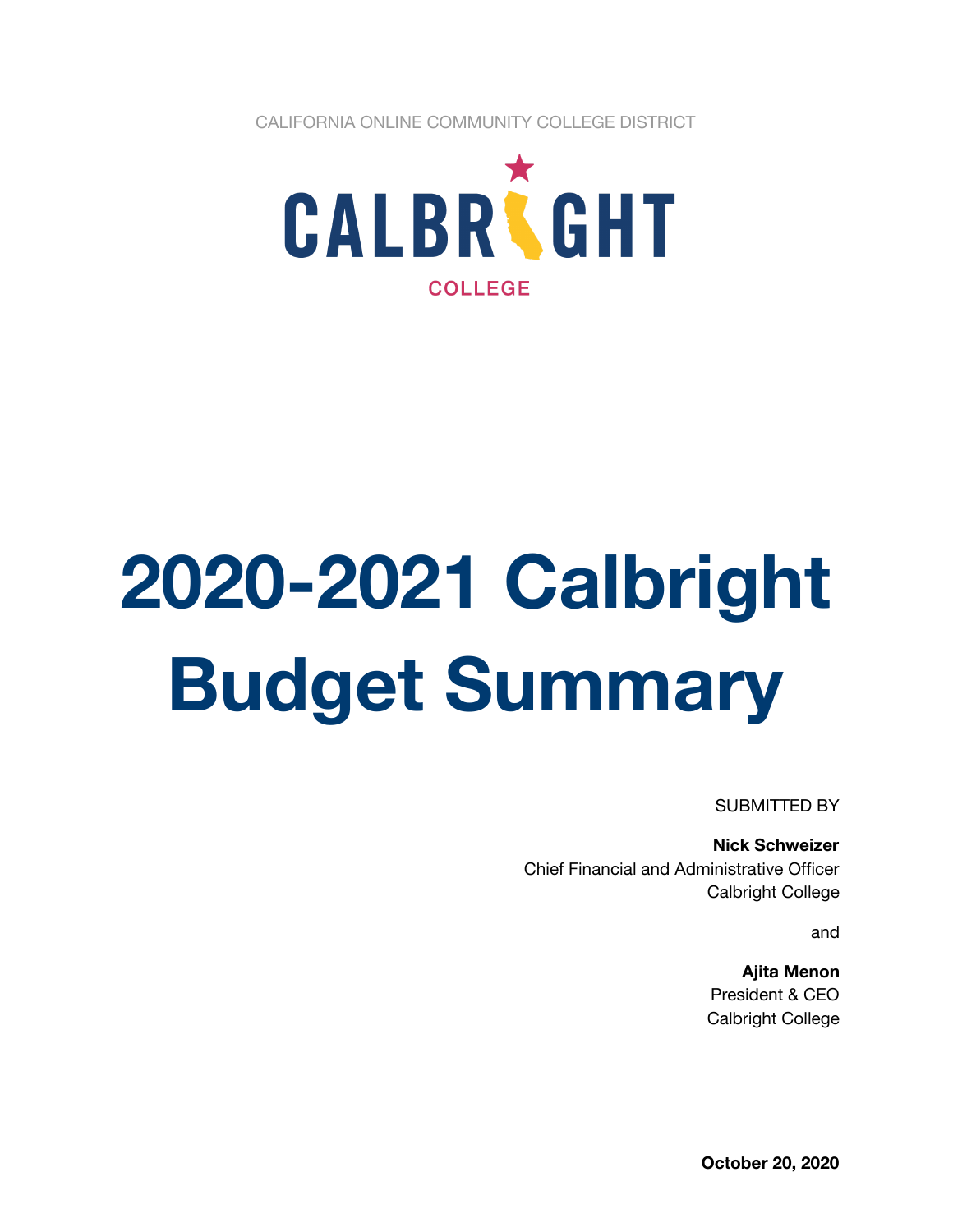## **Table of Contents**

| <b>President's Message</b>                              | $\overline{2}$ |
|---------------------------------------------------------|----------------|
| <b>Financial Outlook</b>                                | 3              |
| <b>Budget Objectives</b>                                | 3              |
| 2019-20 Financial Results                               | 3              |
| 2020-21 Budget Process                                  | 4              |
| 2020-21 Budget: Ongoing Funding                         | 4              |
| 2020-21 Budget: One-Time Funding                        | 6              |
| <b>Strategic Initiatives to Support Students</b>        | 6              |
| Program Pathway Development and Organizational Capacity | 6              |
| <b>Outreach to Students</b>                             | $\overline{7}$ |
| <b>Technology and Facilities Infrastructure</b>         | $\overline{7}$ |
| Comparison of Available Funding to Expenditures         | 7              |
| <b>Multi-Year Planning: One-Time Funding</b>            | 8              |
| <b>Financial Displays</b>                               | 10             |
| Fiscal Year 2019-20 Annual Funding                      | 10             |
| Fiscal Year 2019-20 One-Time Funding                    | 11             |
| Fiscal Year 2020-21 Budget Overview                     | 12             |
| Fiscal Year 2020-21 Annual Funding                      | 13             |
| Fiscal Year 2020-21 One-Time Funding                    | 14             |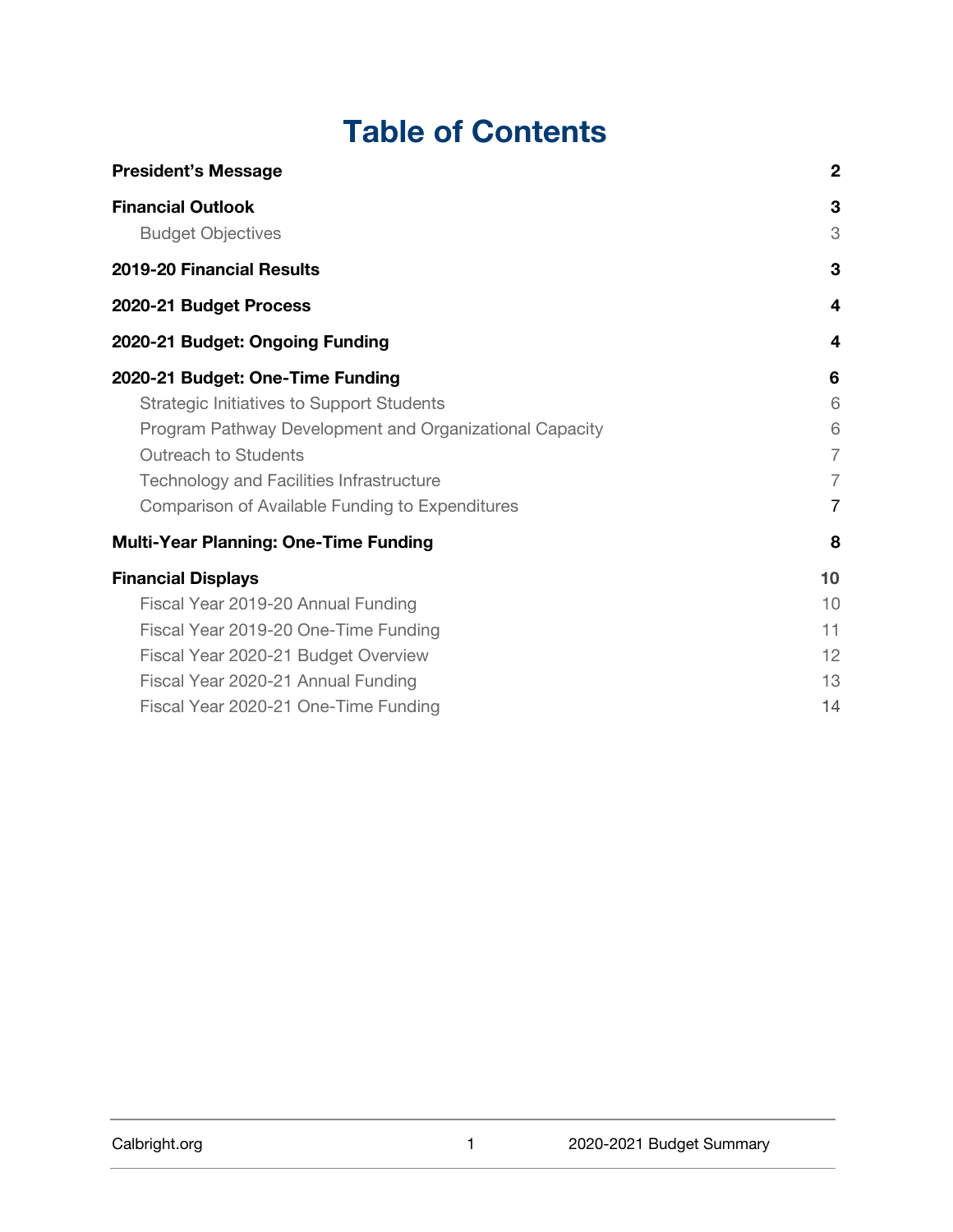## **President's Message**



We are thankful to the Governor's office, key members of the legislature, and strong advocates throughout the state who helped secure Calbright's future through the legislative budget process earlier this year.

Calbright's mission has been created for this moment. In the intervening months, we've been pursuing our mission across three critical areas: improving internal processes and staffing to enhance the student experience, mapping out the changing labor market in the new post-COVID reality, and building partnerships with other institutions. Individually, each

of these goals is essential; together, they are building out the trajectory of how Calbright will support an equitable recovery for Californians across the state.

This budget summary outlines the way we intend to meet the challenges today's adult students and employers face, and explains the ways in which we've been strong stewards of public money over the past year.

As the state prepares to establish a new budget in 2021 focused on economic recovery, it is critical that solutions like Calbright--built around the needs of underserved populations--remain a priority. Our actions now add value to our work together with other California Community Colleges that will help our higher education system navigate and survive the difficult environment COVID-19 demands of today's students.

Sincerely,

Junon

Ajita Menon President & CEO Calbright College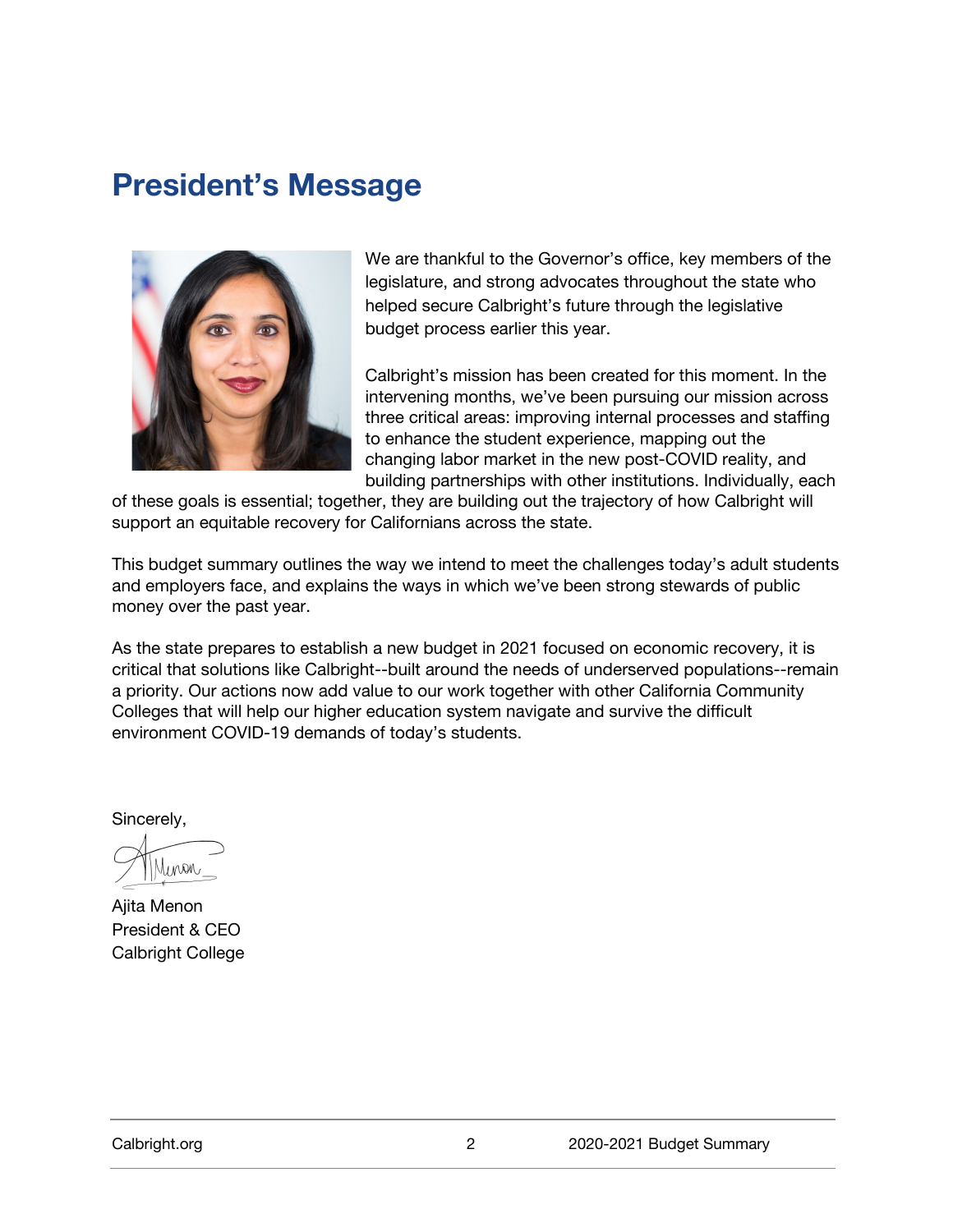# **Financial Outlook**

The COVID-19 pandemic has created unprecedented financial uncertainty for state revenues. Already, the current fiscal year state budget agreement has reduced Calbright's ongoing revenue from \$20 million to \$15 million and reduced the one-time funds available to fully implement the College's programs by \$40 million.

#### **Budget Objectives**

In response to the uncertainty discussed above, Calbright has identified the following objectives to guide its budget and financial planning:

- **Stepping up our efforts** to serve more students and solve for the challenges facing Californians—students and employers—displaced by current economic conditions.
- **Doing more, with less**. Developing a leaner organization positioned to flexibly respond to changing programmatic needs of the state's economy (consistent with the vision of Calbright's enabling statute).
- **Readying for scale**. Building the functional capacity of the college to grow including expanding our technological and staffing infrastructure, developing new revenue models, and a growth strategy for the college to withstand economic changes.

## **2019-20 Financial Results**

Calbright expended \$14.7 million from its ongoing revenue and \$324,000 from its one-time funding in 2019-20. This included expenditures to support students throughout the California community college system as well as to provide instruction and support to Calbright's own students.

COVID-19 caused a rapid spike in demand for remote learning technologies and need for supportive services across the community college system. Calbright leveraged its device lending library to loan rural colleges and their students over 1,000 computers and wifi devices to help with distance learning. In addition, Calbright leveraged its contract with WellConnect to connect students in these colleges to counseling and mental health care from licensed clinicians around the state.

Expenditures in 2019-20 were lower than what was projected when the 2019-20 Budget was adopted. The 2019-20 Budget included a high estimate of 95 positions to ensure there was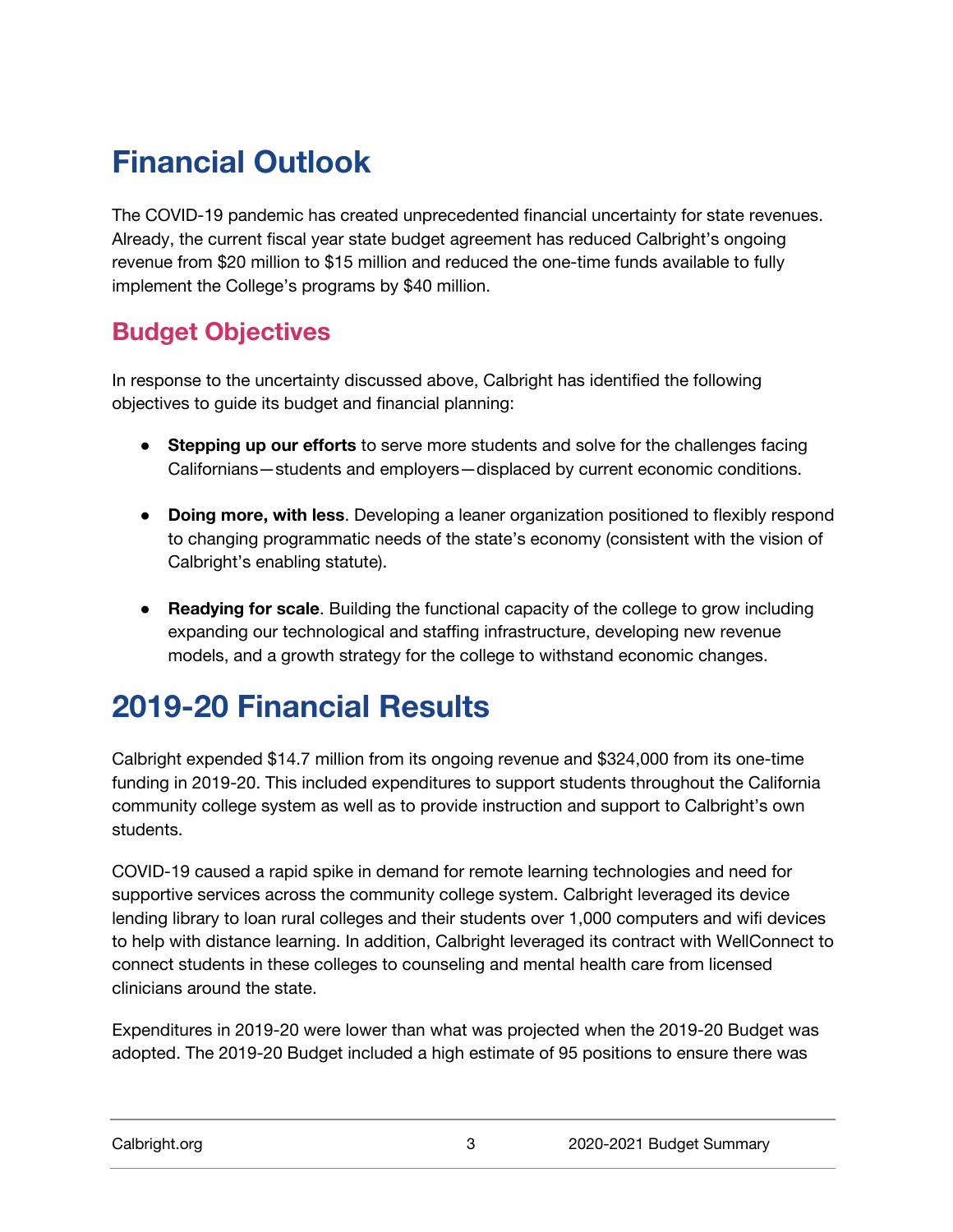sufficient funding to accommodate whatever level of staffing Calbright achieved in its first year; less than half of these staff were hired before the end of the fiscal year.

Calbright used consultants as a temporary measure to meet its acute needs while administering recruitment and selection processes for permanent staff. As a result, expenses for consultants were high due to the need for professional expertise to support the development of Calbright's programs and its administrative functions.

The \$14.8 million budgeted for build-out and tenant improvement of offices in Oakland, Sacramento, Southern California, and the Central Valley has been delayed and will be reconsidered in 2021. The circumstances created by the COVID-19 pandemic have forced the delay in identifying these facilities, but the need for them continues to exist.

Significant expenditures for outreach and to implement financial, human resources, and student information systems were not incurred until early in the 2020-21 fiscal year.

# **2020-21 Budget Process**

| Presentation of Budget Goals & Development Process to the Board: | Mar         |
|------------------------------------------------------------------|-------------|
| Executive Team Budget Development:                               | Mar - Sept  |
| Budget Advisory Committee Meetings (6 meetings):                 | May - Aug   |
| Draft Budget Presentation to the Board:                          | June        |
| Tentative Budget Presentation and Board Adoption:                | July        |
| Public Hearing and Board Adoption of the Final Budget:           | <b>Sept</b> |

## **2020-21 Budget: Ongoing Funding**

Calbright's Final 2020-21 Budget projects ongoing expenditures of approximately \$15.1 million for 2020-21. This includes \$10.8 million for employee compensation and benefits to support approximately 62 FTE.

The Budget projects ongoing staffing of approximately 62 FTE. The allocation of these positions is currently:

- Learning/Instruction: 8.5 FTE (including 5 instructors)
- Student Services: 12 FTE (including 3 counselors and 2.5 student support specialists)
- Workforce Strategy: 3.5 FTE
- Research and Development: 2 FTE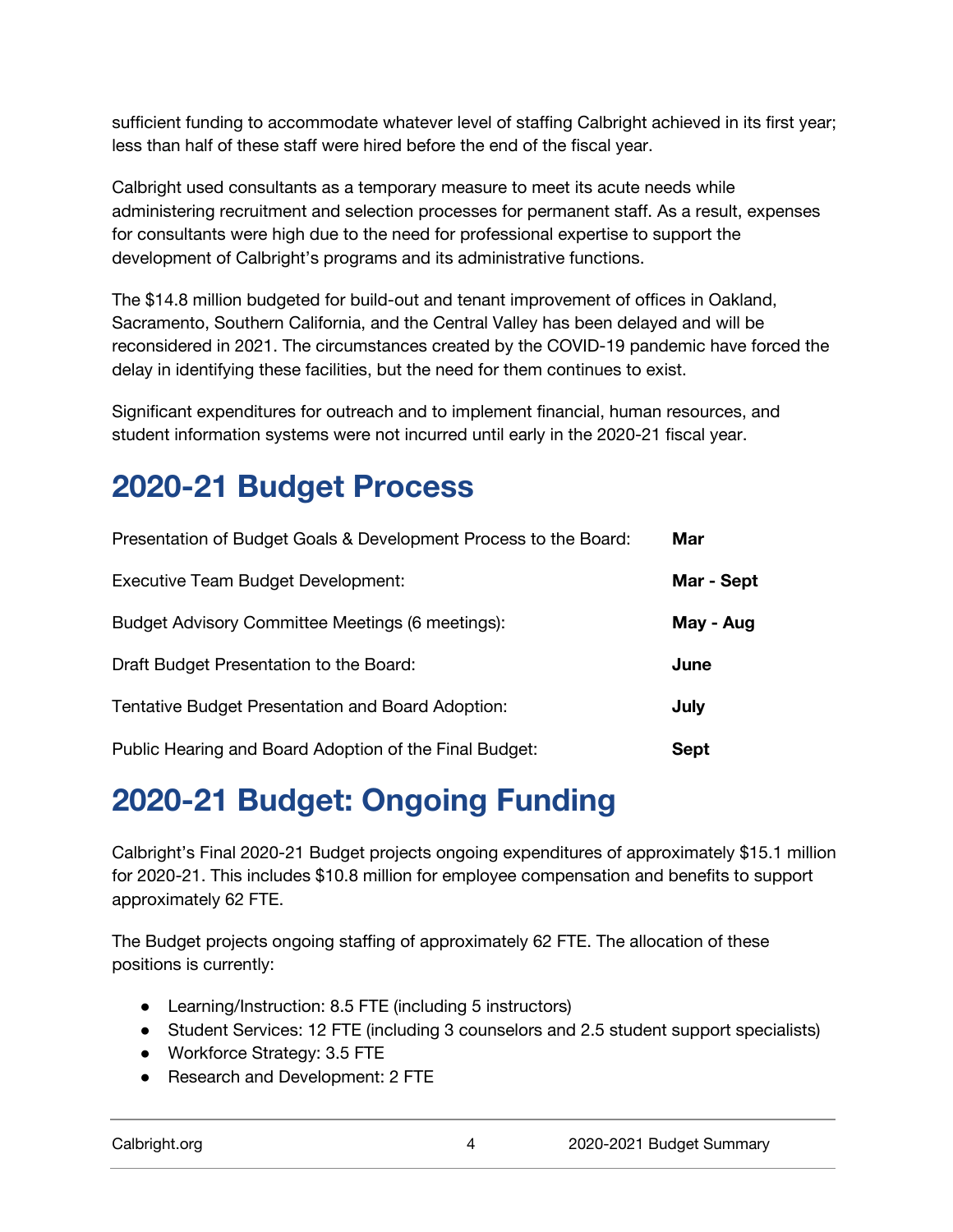- Technology: 9.5 FTE
- External Affairs: 7.5 FTE
- College Administration, Business, and Human Resources: 19 FTE

The Budget assumes approximately 18 of the 62 FTE will be added in the first half of 2020-21. Note that, for budget development, we assume that it will take a few months to fill the new positions.



### **Distribution of Expenditures**

Operating expenses of \$4.3 million include funding for supplies and equipment for students and staff, travel and professional development, software licenses, and facilities leases.

- **\$2.9 million budgeted** for employee benefits more than double last year's costs due to increased tax costs and employer contributions for STRS and PERS.
- **\$550,000 budgeted** for supplies, which includes increases for added staff and students.
- **\$1.3 million budgeted** for expenses for consultants and contract services, which reflect reduced costs as more staff come on board and programs and administrative functions are fully implemented (included in Operating Expenses).

We anticipate a continued need for the contractors currently assisting with instruction and student advising. However, these costs are expected to be temporary and will be funded from the one-time funding.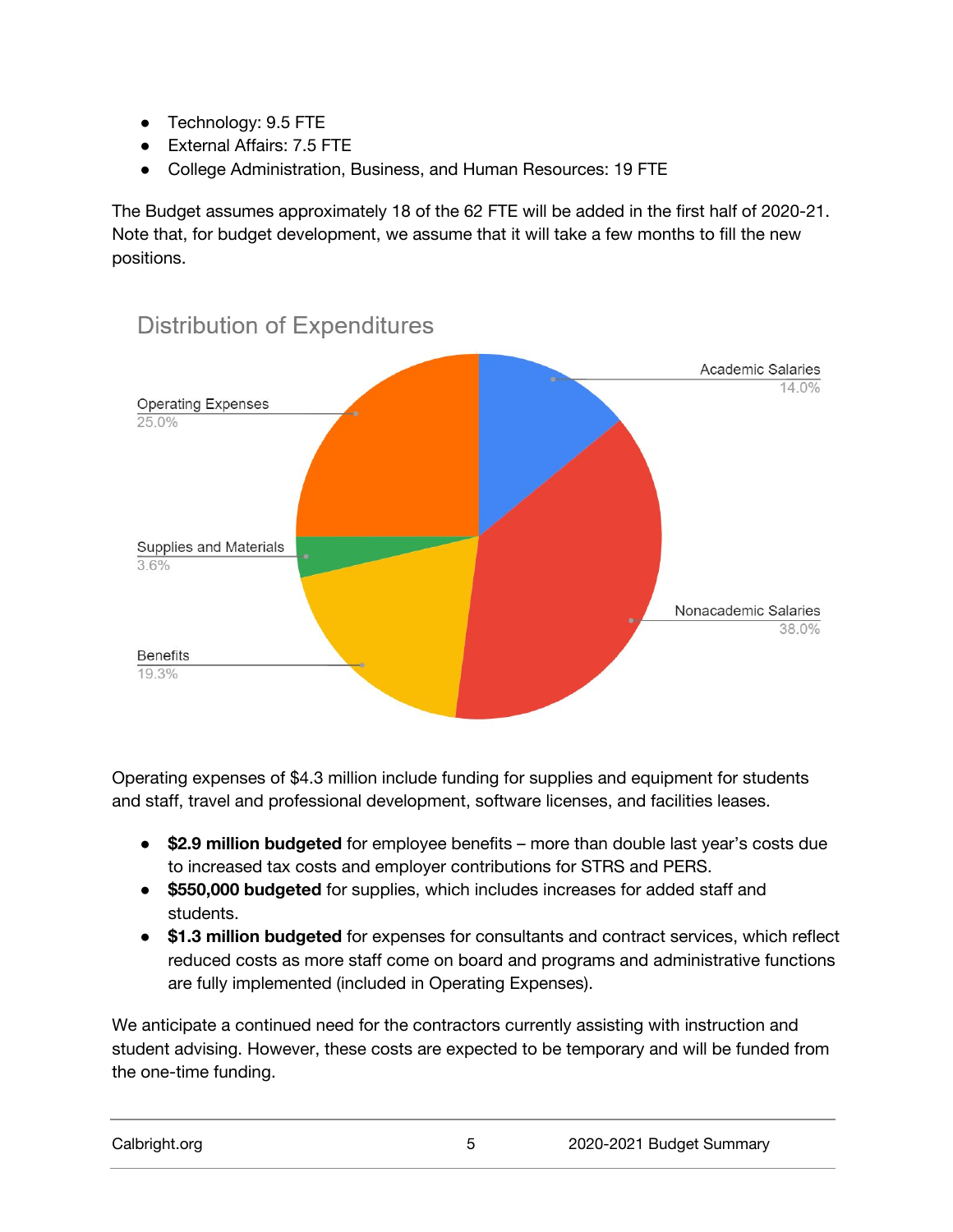Funding for Operating Expenses also includes:

- Travel and professional development \$400,000 budgeted
- Additional software licenses for added staff and students, for technology upgrades, and the new Enterprise Resource Planning (ERP) system - \$650,000 budgeted
- Facility lease costs \$300,000 budgeted
- Services added to comply with audit and legal mandates \$390,000 budgeted
- Insurance services \$200,000 budgeted

# **2020-21 Budget: One-Time Funding**

Calbright projects expenditures of \$57.3 million from the one-time funds, prioritized as follows:

#### **Strategic Initiatives to Support Students**

- \$5 million to seed a statewide workforce exchange partnership with economic development agencies, Americas Job Centers of California (AJCCs), strong workforce regional and sector partners, community colleges, and employers.
- \$5 million to further develop online competency based education and pathways with other community colleges for Calbright's students to continue their education.
- \$10 million for partnerships with place-based agencies, such as community colleges, libraries, American Job Centers, etc, and for Calbright to establish its own centers to provide facilities for in-person support of Calbright's students.

#### **Program Pathway Development and Organizational Capacity**

- \$12.5 million for approximately 42 FTE, consultants, and contract services that will be employed for two to three years to complete development of the College's instructional, student support, workforce development, technology, external affairs, and research and development programs and build organizational capacity.
- \$7 million to improve Calbright's existing programs and develop new program pathways (including to meet the acute needs created by the COVID-19 pandemic) and student support.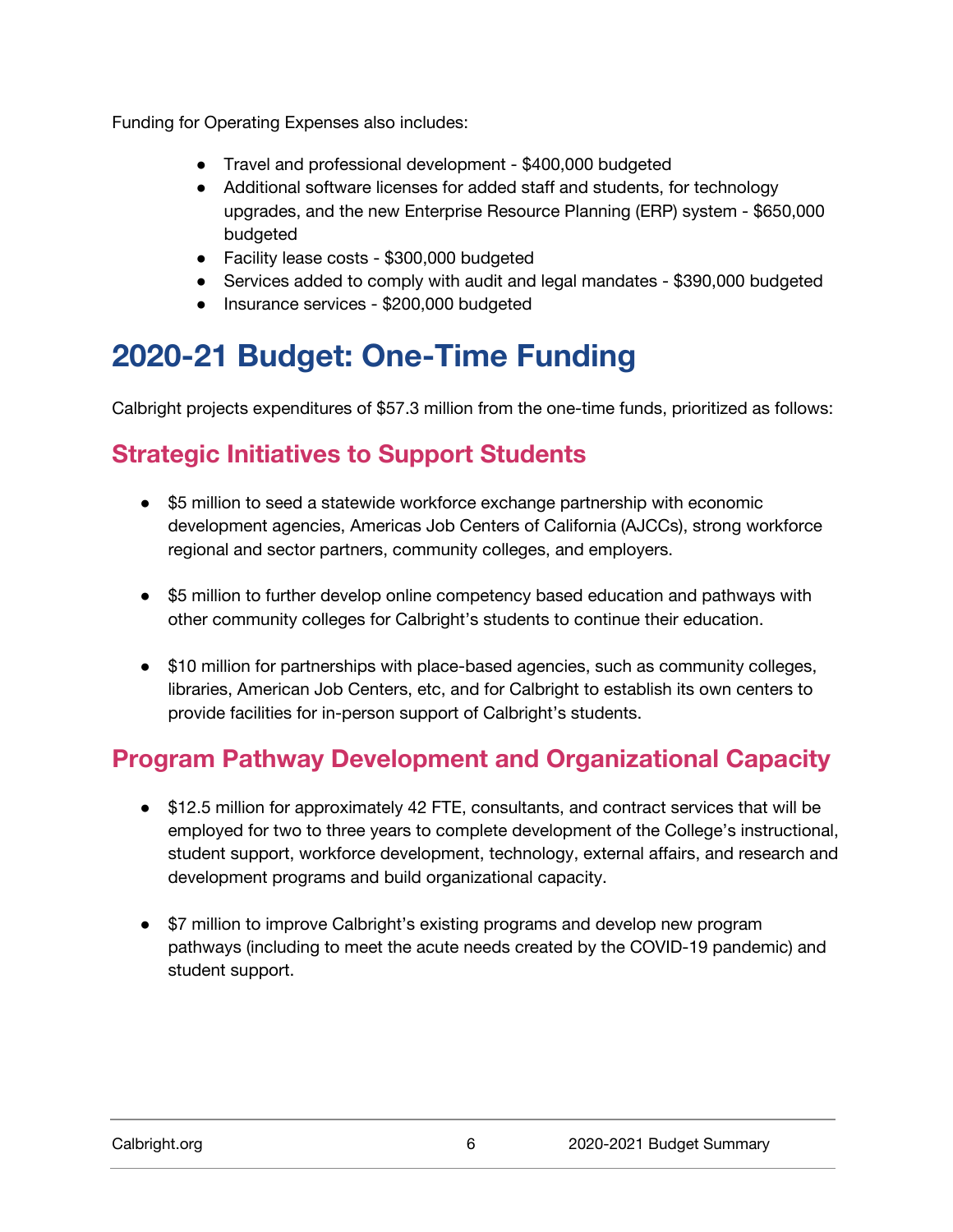#### **Outreach to Students**

● \$5 million for student outreach, and partnerships with labor organizations, community based organizations, and employment intermediaries.

#### **Technology and Facilities Infrastructure**

- \$5 million to implement the enterprise resource planning system, and to begin development of adaptive learning, simulated experience, and student support technologies.
- \$7.9 million for capital outlay expenses including HQ buildout and equipment purchases for added staff and students.

#### **Comparison of Available Funding to Expenditures**

Calbright is making prudent use of its resources consistent with its budget objectives. Even after the significant reduction in funding from the state, the Budget leaves additional funding available for future expenses to complete Calbright's organizational build out.



#### **Resources and Expenditures**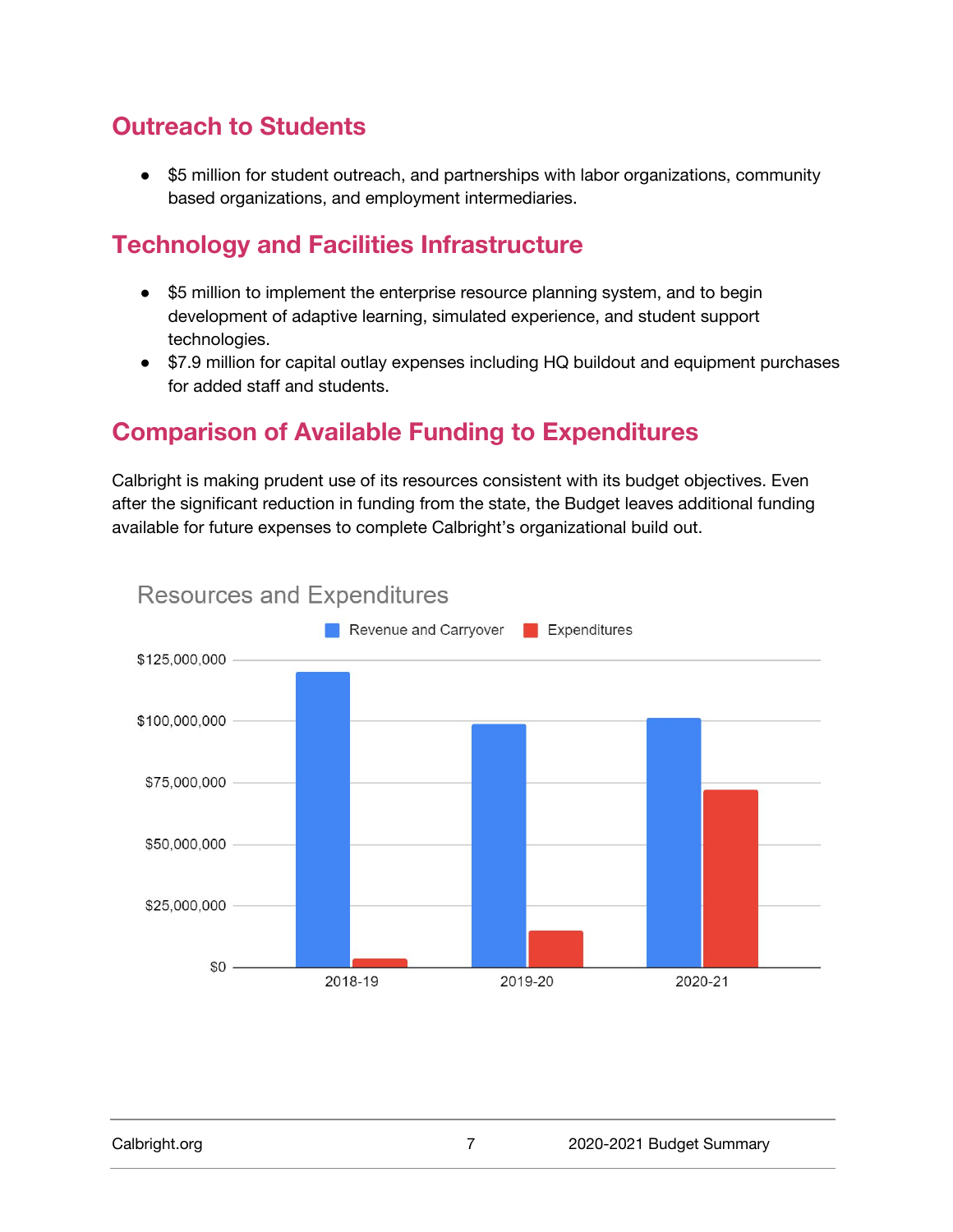# **Multi-Year Planning: One-Time Funding**

Calbright will need to spend an additional \$30 million in the next few years to meet the objectives established for it in state law, as follows:

- Leverage the best of the current public infrastructure and design to the gaps that exist between economic development agencies, Americas Job Centers of California (AJCCs), strong workforce regional and sector partners, community colleges, and employers.
- Support workforce program development throughout the system focused on career pathways for low-wage workers, unemployed, and under-employed individuals.
- Integrate resources across multiple funding streams focused on workforce education and training.
- Accelerate the development of skills-based credentials that are aligned with labor market needs and designed to maximize portability across colleges.
- Provide a more seamless journey to move someone from pre-employment separation/unemployment to training to reemployment (or additional education leading to employment) including by articulating value for prior learning and non-credit/workforce learning.
- Develop collaboration and leverage points with the state Labor Agency (California Employment Development Department and California Workforce Development Board) and other partners to support the unemployed and streamline pathways for individuals to enter reskilling/upskilling training opportunities and connect with employment.
- Build out instructional technologies including personalization technologies and architecture, workflow technologies, master data management and analytics systems, and integration with existing system-wide tools.
- Design and develop demonstration pilots to test and refine student learning, support technologies, and program development to ensure effectiveness and scalability.
- Develop and deploy fully-supported virtual and mobile labs, interactive workshops, and iterative student focus groups.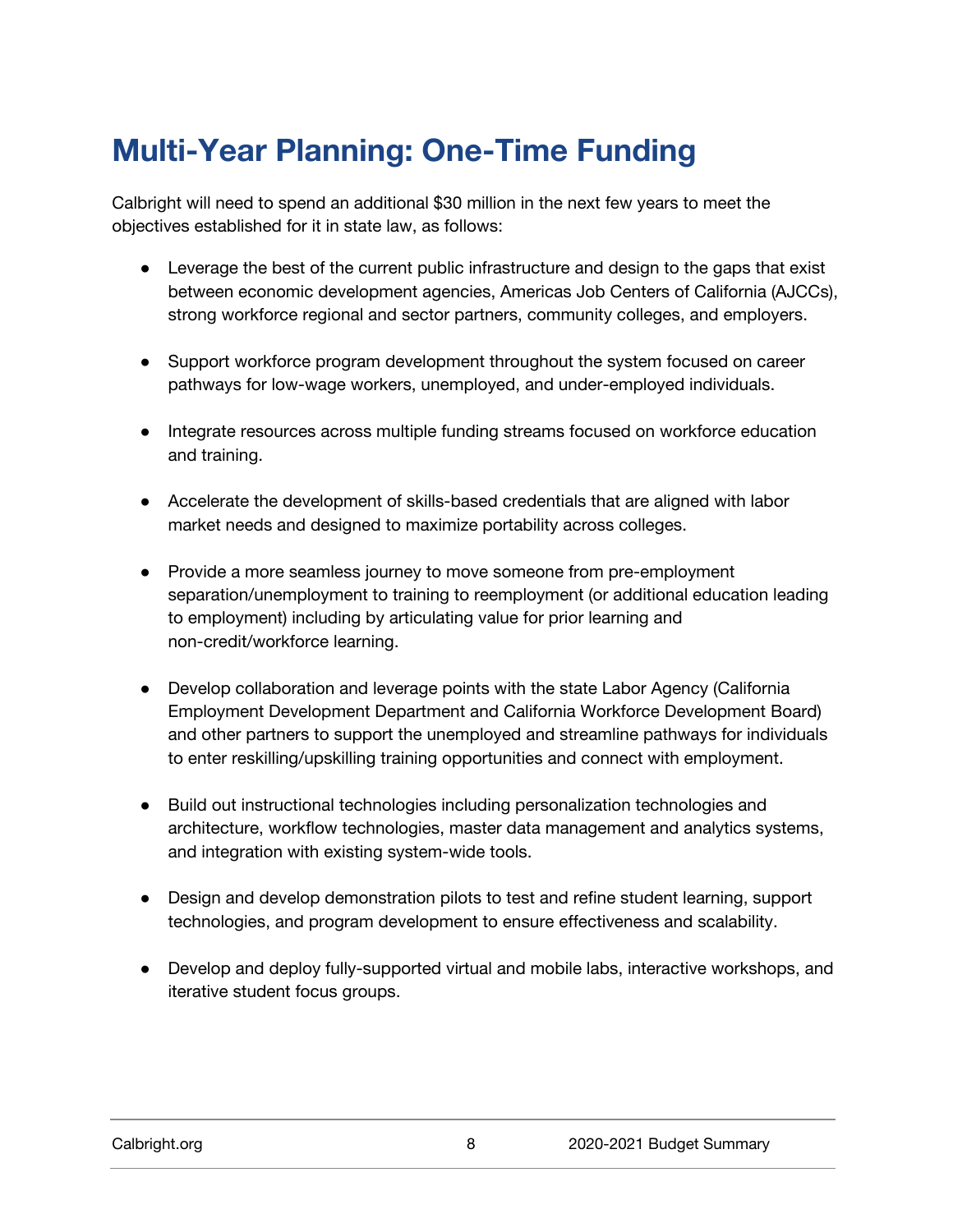● Design student-centered experience and supports, faculty and staff experience and supports, staff training, quality assurance on instructional and 24x7 supports, mobile integration, and prior learning assessment.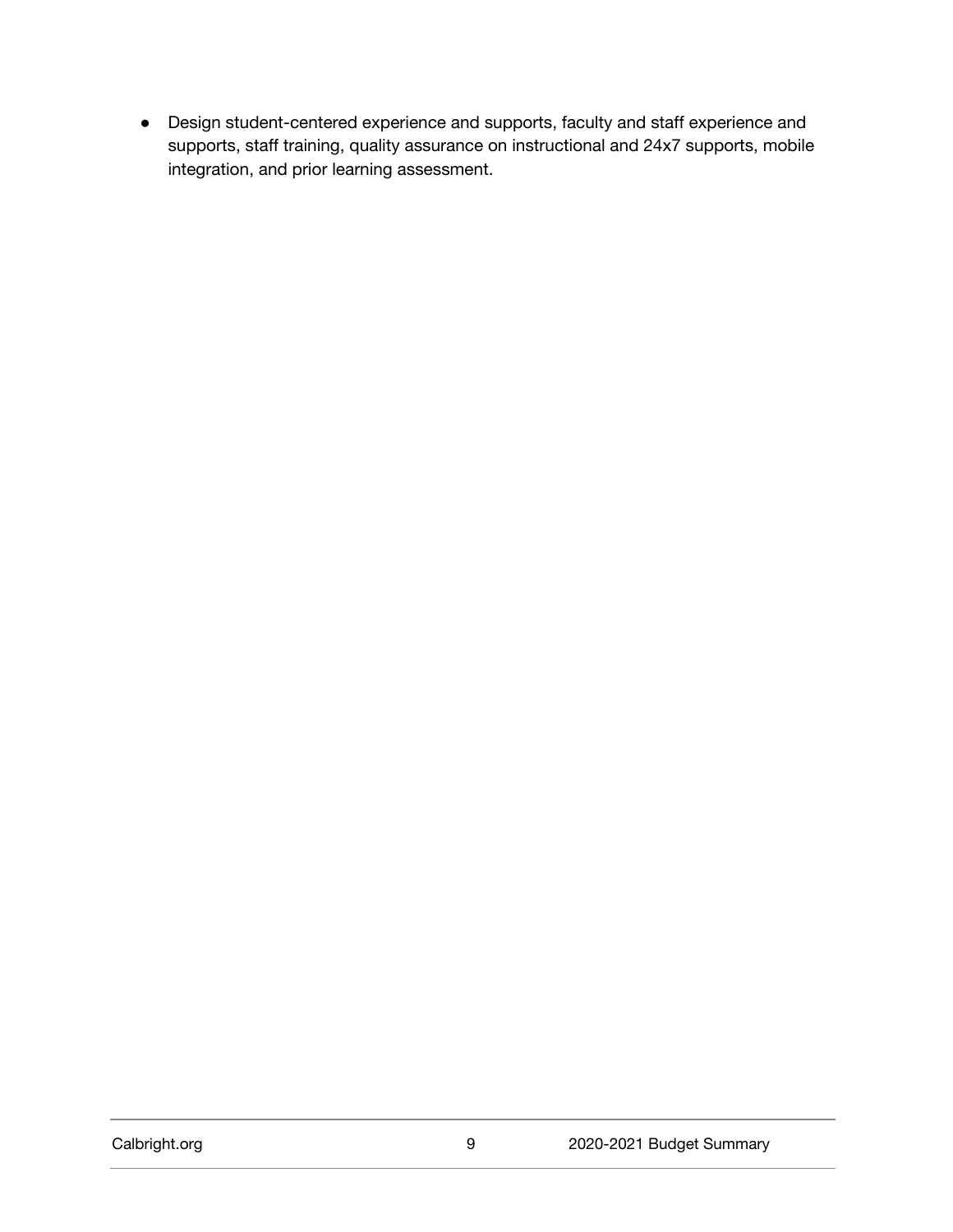# **Financial Displays**

#### **Fiscal Year 2019-20 Annual Funding**

|                                        | <b>Budgeted</b> | <b>Actual</b> | <b>Difference</b> |
|----------------------------------------|-----------------|---------------|-------------------|
| <b>Beginning balance</b>               | \$16,500,000    | \$16,646,582  | \$146,582         |
| Revenue                                |                 |               |                   |
| <b>Other General Apportionments</b>    | \$20,000,000    | \$0           | $-$20,000,000$    |
| Local Revenue                          | \$0             | \$108,430     | \$108,430         |
| <b>Total Revenue</b>                   | \$20,000,000    | \$108,430     | -\$19,891,570     |
| <b>Expenses</b>                        |                 |               |                   |
| <b>Academic Salaries</b>               | \$7,521,571     | \$1,509,910   | $-$ \$6,011,661   |
| Nonacademic Salaries                   | \$4,963,556     | \$3,555,129   | $-$1,408,427$     |
| <b>Benefits</b>                        | \$5,036,305     | \$957,546     | $-$4,078,759$     |
| <b>Supplies and Materials</b>          | \$0             | \$202,263     | \$202,263         |
| <b>Operating Expenses</b>              | \$2,354,213     | \$8,108,251   | \$5,754,038       |
| Capital Outlay                         | \$0             | \$331,751     | \$331,751         |
| <b>Total Expenses</b>                  | \$19,875,645    | \$14,664,850  | -\$5,210,795      |
| <b>Transfer to Capital Outlay Fund</b> | $-$14,775,000$  | \$0           | \$14,775,000      |
| <b>Ending Balance</b>                  | \$1,849,355     | \$2,090,162   | \$240,807         |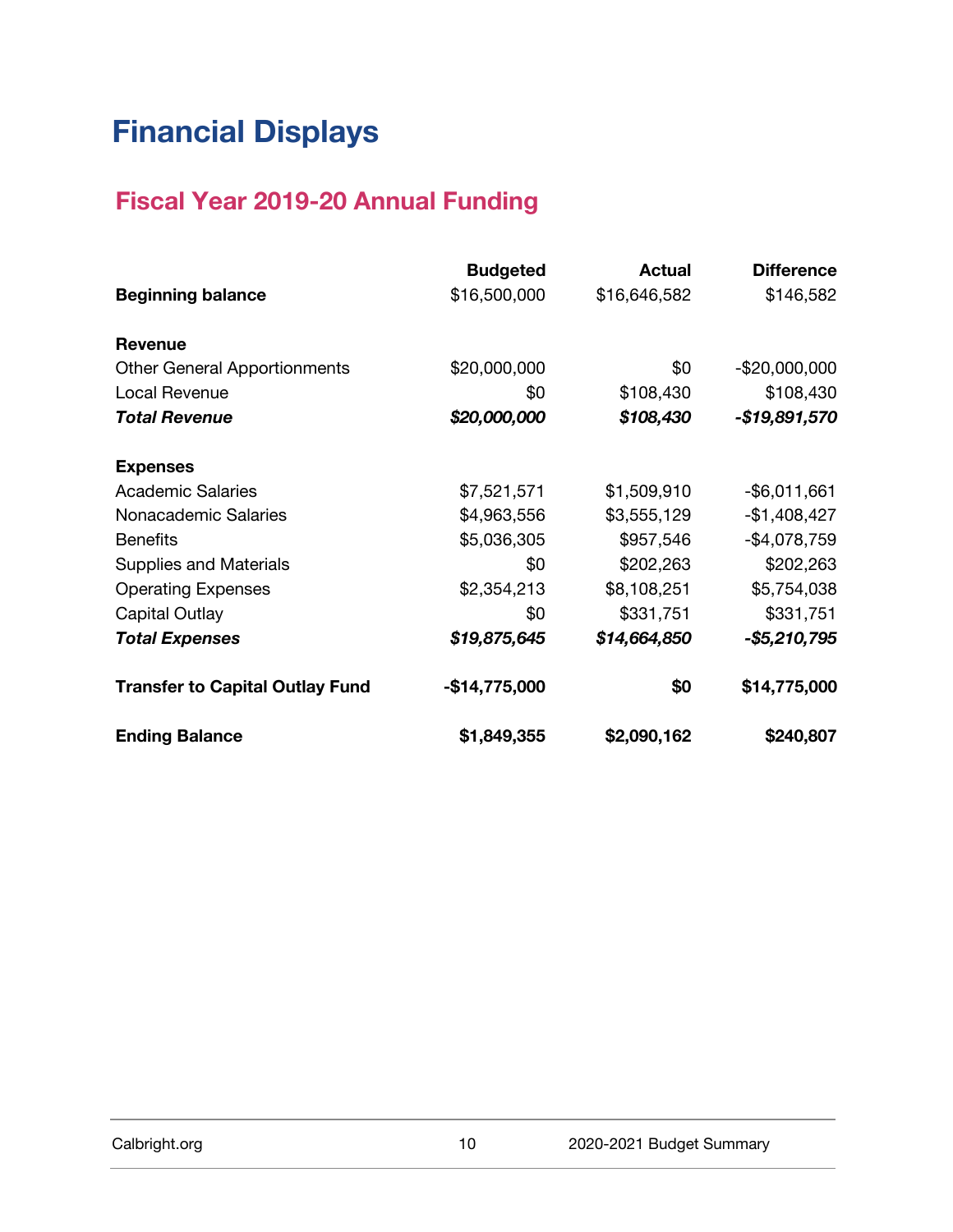#### **Fiscal Year 2019-20 One-Time Funding**

|                                        | <b>Budgeted</b> | <b>Actual</b>  | <b>Difference</b> |
|----------------------------------------|-----------------|----------------|-------------------|
| <b>Beginning balance</b>               | \$100,000,000   | \$100,347,315  | \$347,315         |
| <b>Revenue</b>                         |                 |                |                   |
| <b>Other General Apportionments</b>    | \$0             | $-$20,000,000$ | $-$20,000,000$    |
| Local Revenue                          | \$0             | \$2,067,493    | \$2,067,493       |
| <b>Total Revenue</b>                   | \$0             | -\$17,932,507  | -\$17,932,507     |
| <b>Expenses</b>                        |                 |                |                   |
| <b>Academic Salaries</b>               |                 |                |                   |
| Nonacademic Salaries                   |                 |                |                   |
| <b>Benefits</b>                        |                 |                |                   |
| <b>Supplies and Materials</b>          |                 |                |                   |
| <b>Operating Expenses</b>              | \$8,407,397     | \$208,775      | $-$ \$8,198,622   |
| Capital Outlay                         | \$7,230,000     | \$115,344      | $-$7,114,656$     |
| <b>Total Expenses</b>                  | \$15,637,397    | \$324,119      | -\$15,313,278     |
| <b>Transfer to Capital Outlay Fund</b> |                 |                |                   |
| <b>Ending Balance</b>                  | \$84,362,603    | \$82,090,689   | -\$2,271,914      |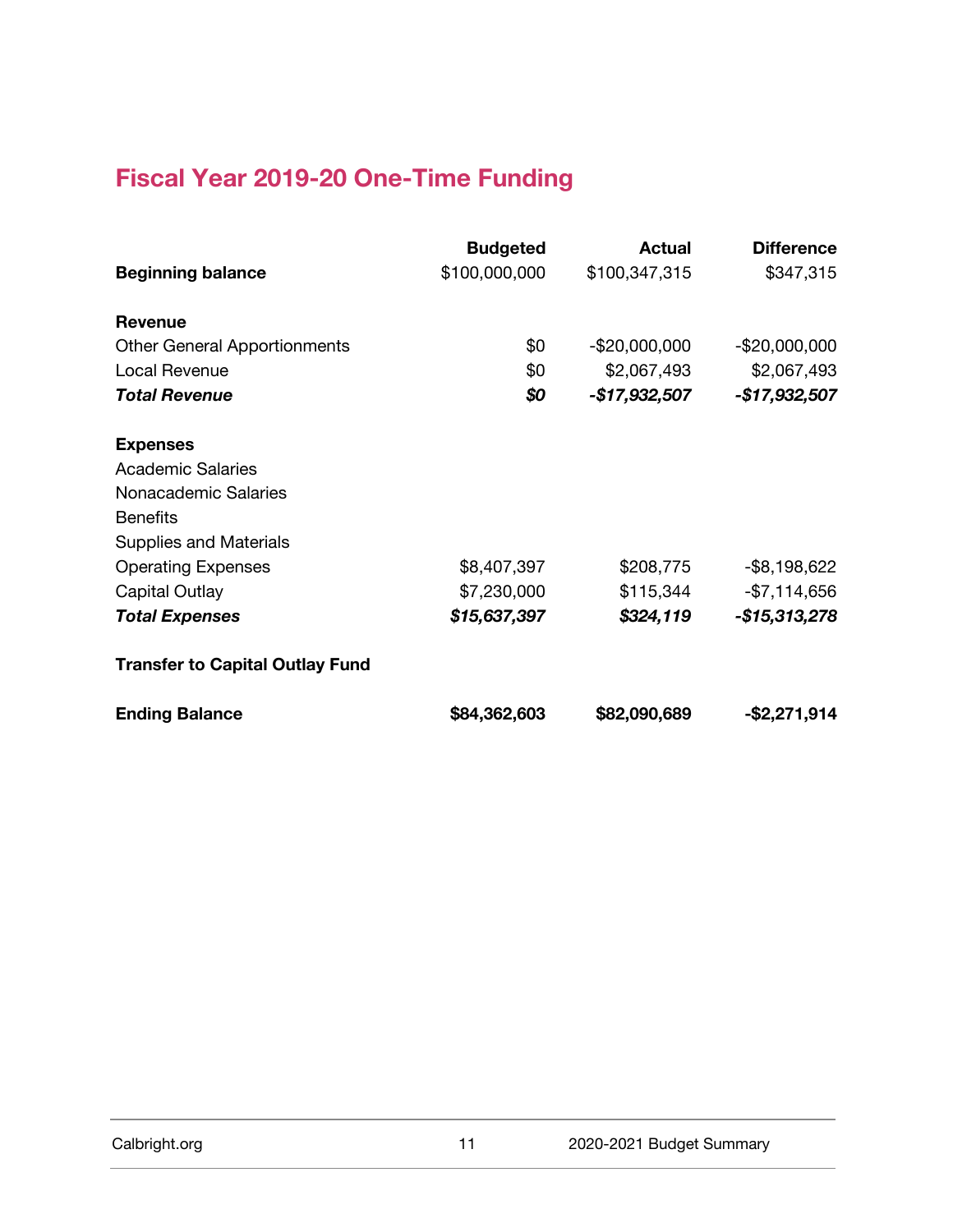## **Fiscal Year 2020-21 Budget Overview**

|                                        | <b>Annual Funding</b> | One-Time     | <b>Total</b> |
|----------------------------------------|-----------------------|--------------|--------------|
| <b>Beginning balance</b>               | \$2,090,000           | \$82,091,000 | \$84,181,000 |
| <b>Revenue</b>                         |                       |              |              |
| <b>Other General Apportionments</b>    | \$15,000,000          | \$0          | \$15,000,000 |
| Local Revenue                          | \$100,000             | \$2,000,000  | \$2,100,000  |
| <b>Total Revenue</b>                   | \$15,100,000          | \$2,000,000  | \$17,100,000 |
| <b>Expenses</b>                        |                       |              |              |
| <b>Academic Salaries</b>               | \$2,118,000           | \$450,000    | \$2,568,000  |
| Nonacademic Salaries                   | \$5,748,000           | \$1,824,000  | \$7,572,000  |
| <b>Benefits</b>                        | \$2,911,000           | \$841,000    | \$3,752,000  |
| <b>Supplies and Materials</b>          | \$550,000             | \$0          | \$550,000    |
| <b>Operating Expenses</b>              | \$3,780,000           | \$41,375,000 | \$45,155,000 |
| <b>Capital Outlay</b>                  | \$0                   | \$12,850,000 | \$12,850,000 |
| <b>Total Expenses</b>                  | \$15,107,000          | \$57,340,000 | \$72,447,000 |
| <b>Transfer to Capital Outlay Fund</b> | \$0                   | \$0          | \$0          |
| <b>Ending Balance</b>                  | \$2,083,000           | \$26,751,000 | \$28,834,000 |
| Restricted                             | \$0                   | \$26,751,000 | \$26,751,000 |
| Unassigned                             | \$2,083,000           | \$0          | \$2,083,000  |
| <b>Contingency Reserve</b>             |                       |              | 2.9%         |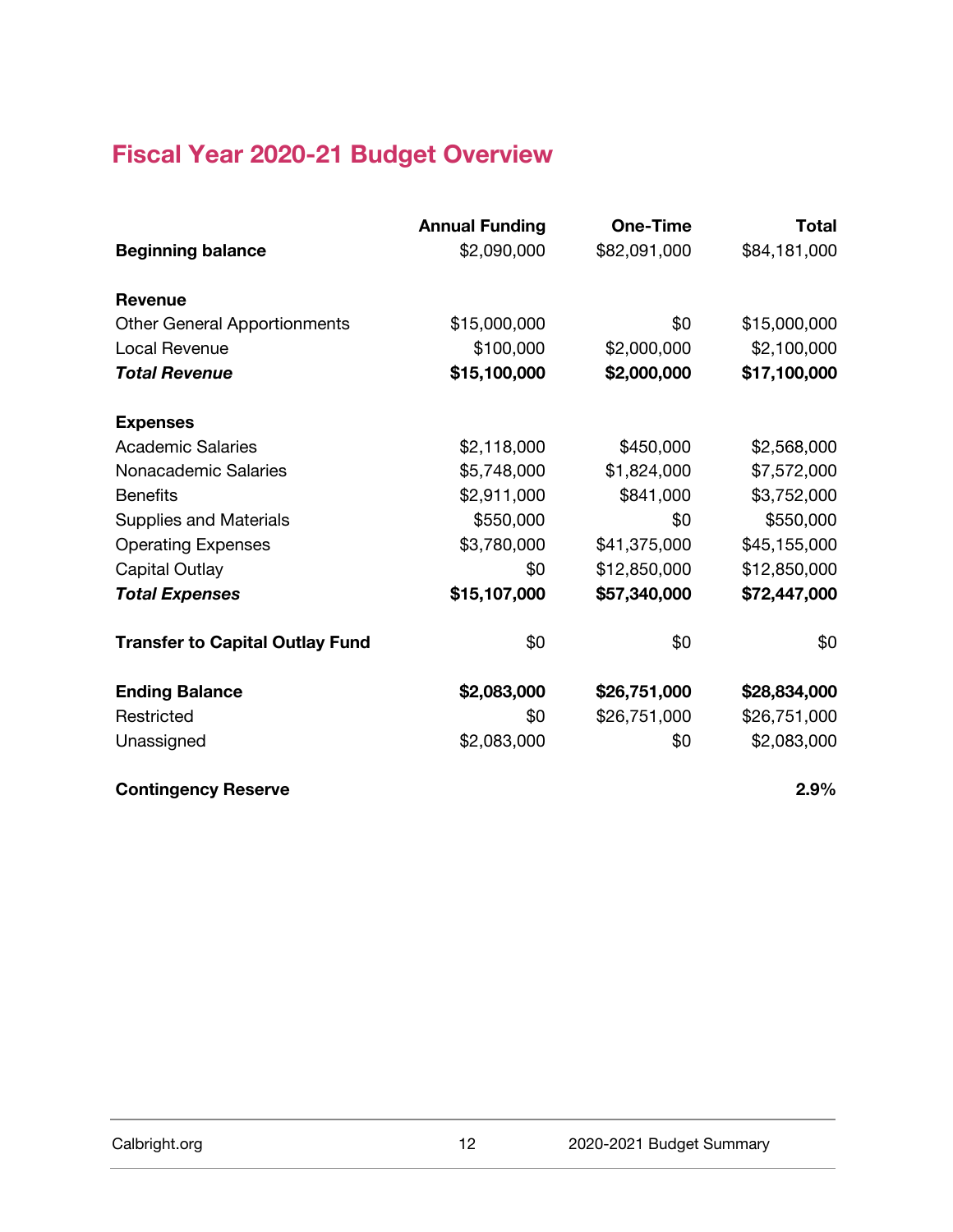## **Fiscal Year 2020-21 Annual Funding**

|                                        | 2019-20 Actual | 2020-21 Budget | <b>Difference</b> |
|----------------------------------------|----------------|----------------|-------------------|
| <b>Beginning balance</b>               | \$16,646,582   | \$2,090,162    | $-$14,556,420$    |
| <b>Revenue</b>                         |                |                |                   |
| <b>Other General Apportionments</b>    | \$0            | \$15,000,000   | \$15,000,000      |
| Local Revenue                          | \$108,430      | \$100,000      | $-$ \$8,430       |
| <b>Total Revenue</b>                   | \$108,430      | \$15,100,000   | \$14,991,570      |
| <b>Expenses</b>                        |                |                |                   |
| <b>Academic Salaries</b>               | \$1,509,910    | \$2,118,000    | \$608,090         |
| Nonacademic Salaries                   | \$3,555,129    | \$5,748,000    | \$2,192,871       |
| <b>Benefits</b>                        | \$957,546      | \$2,911,000    | \$1,953,454       |
| <b>Supplies and Materials</b>          | \$202,263      | \$550,000      | \$347,737         |
| <b>Operating Expenses</b>              | \$8,108,251    | \$3,780,000    | $-$4,328,251$     |
| Capital Outlay                         | \$331,751      | \$0            | $-$ \$331,751     |
| <b>Total Expenses</b>                  | \$14,664,850   | \$15,107,000   | \$442,150         |
| <b>Transfer to Capital Outlay Fund</b> | \$0            | \$0            | \$0               |
| <b>Ending Balance</b>                  | \$2,090,162    | \$2,083,162    | $-$7,000$         |
| Restricted                             | \$0            | \$0            | \$0               |
| Unassigned                             | \$2,090,162    | \$2,083,162    | $-$7,000$         |